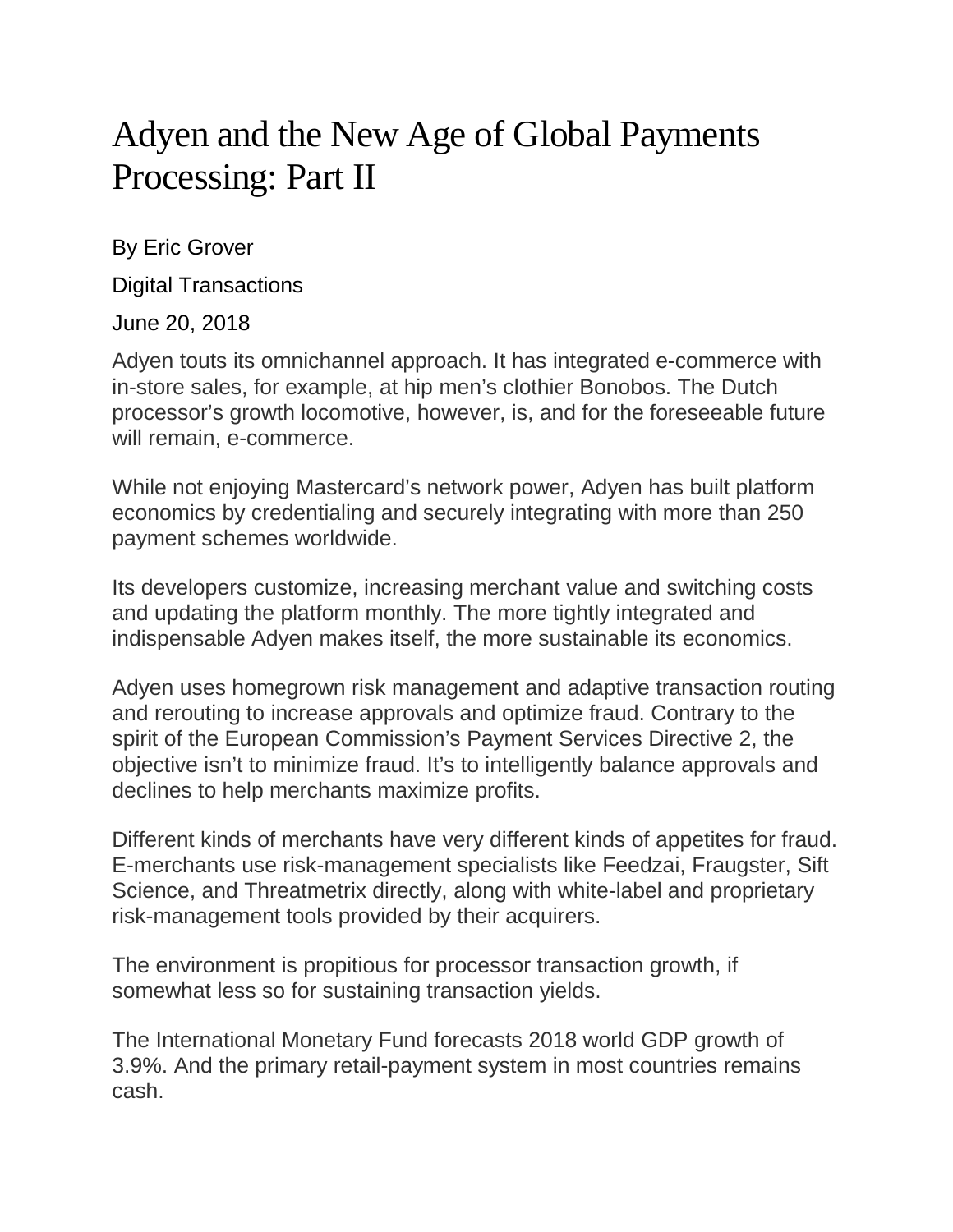Electronic payments continue to grow at a healthy clip. U.S. generalpurpose credit and debit card payments volume and transactions in 2017 year-over-year increased 7.9% and 6.2% respectively. The United States, however, is a mature payments market. Worldwide, general-purpose credit and debit card payments volume and transactions in 2017 increased at 14.3% and 18% respectively. And, e-commerce is growing faster than payments at the traditional physical point of sale, displacing them and enabling new commerce. In the fourth quarter, U.S. e-commerce grew 16.9% year over year. Planetwide, e-commerce grew a sizzling 24.8% in 2017 year over year.

Not all markets, however, are opportunities for Adyen. Notwithstanding China's 2001 commitment to the World Trade Organization to open its enormous domestic market, the world's largest e-commerce-payments market remains inaccessible.

Unlike China UnionPay, Adyen doesn't enjoy government protection. Merchant processing worldwide is competitive, and competition is intensifying. Mindful of the lofty valuation the market has put on Adyen's revenue versus their own, competitors will emulate it, trying to take the wind from its sails.

The unicorn Stripe is often mentioned in the same breath as Adyen. While both provide online payment acceptance, richly-priced Stripe today primarily serves developers and small, early-stage online businesses. But its Bookings.com win suggests it's at least selectively moving upmarket.

Chase is still the biggest e-commerce acquirer in North America and Europe. With its WePay acquisition, perhaps it will up its game in competing for demanding e-commerce marketplaces.

Larger and longstanding e-commerce leader Worldpay offers some 300 payment methods. While it has very different DNA from Adyen, Worldpay will remain in the mix.

Mammoth First Data has far greater distribution, scale, and product breadth, and boasts more merchants and financial institutions. At its June investor day, it started couching its offer in Adyen-like terms. Nonetheless,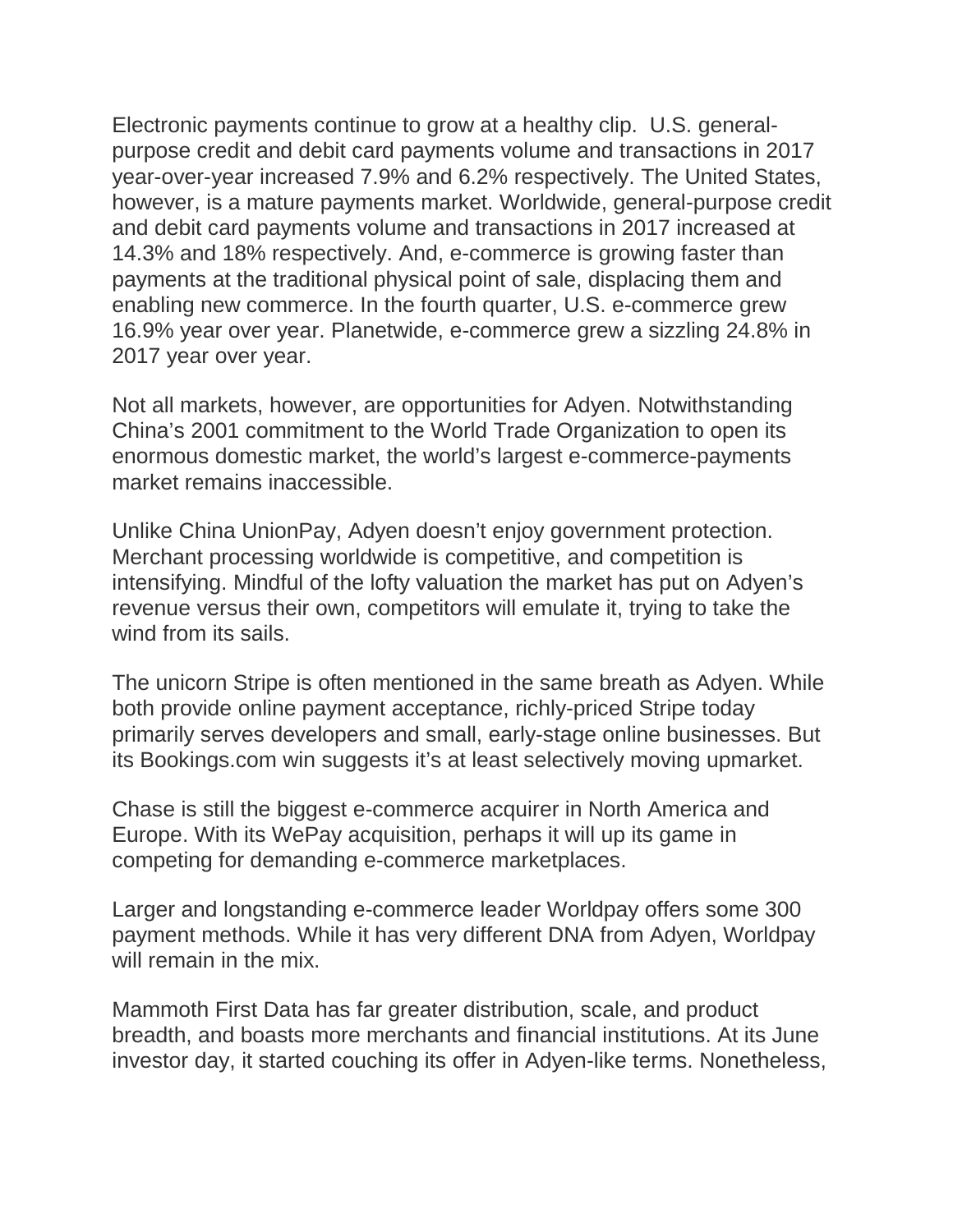today, in its sweet spot, Adyen's likely to best the processing giant more often than not.

By contrast, there's no overlap between the target markets of high-flying Square and Adyen.

Adyen pried away PayPal's largest client, eBay, testifying to the attractiveness of the Dutch processor's multinational platform, in-app wallets, simplification, and cost savings. That took PayPal the issuer, wallet, network, and processor out of the process. But, rest assured, PayPal's not going away.

The world's leading POS-terminal supplier, Ingenico, continues to bulk up payment processing, having acquired EasyCash, Ogone, GlobalCollect, and Bambora. It needs to consolidate platforms and has interesting potential to exploit its global POS-terminal franchise.

Multinational payment gateways and hubs like software gorilla ACI Worldwide's Pay.on, PayU, dLocal, and Zooz offer considerable paymentscheme and local-acquirer reach. Pay.com has 80 payment schemes and 300 acquirers across six continents.

What risks, besides traditional competitors improving their offers, does the high-flying Dutch payment processor face?

A catastrophic data breach could tank the company.

Tech colossi are using payments to boost engagement and enhance their platforms. In India, Google launched its own payment scheme, Tez. While well-served by existing payment networks, processors, and issuers, tech titans could decide to do payments themselves.

There's always regulatory risk. Before the Durbin Amendment, Sen. Richard Durbin and Rep. John Conyers proposed price controls on merchant discount rates. In India, debit merchant discount rates are capped. In Argentina, acquirers aren't permitted different MDRs for small and large merchants.

In Europe, central planners view payments as a public utility. With PSD2, they're bent on undercutting dominant card networks and diminishing the